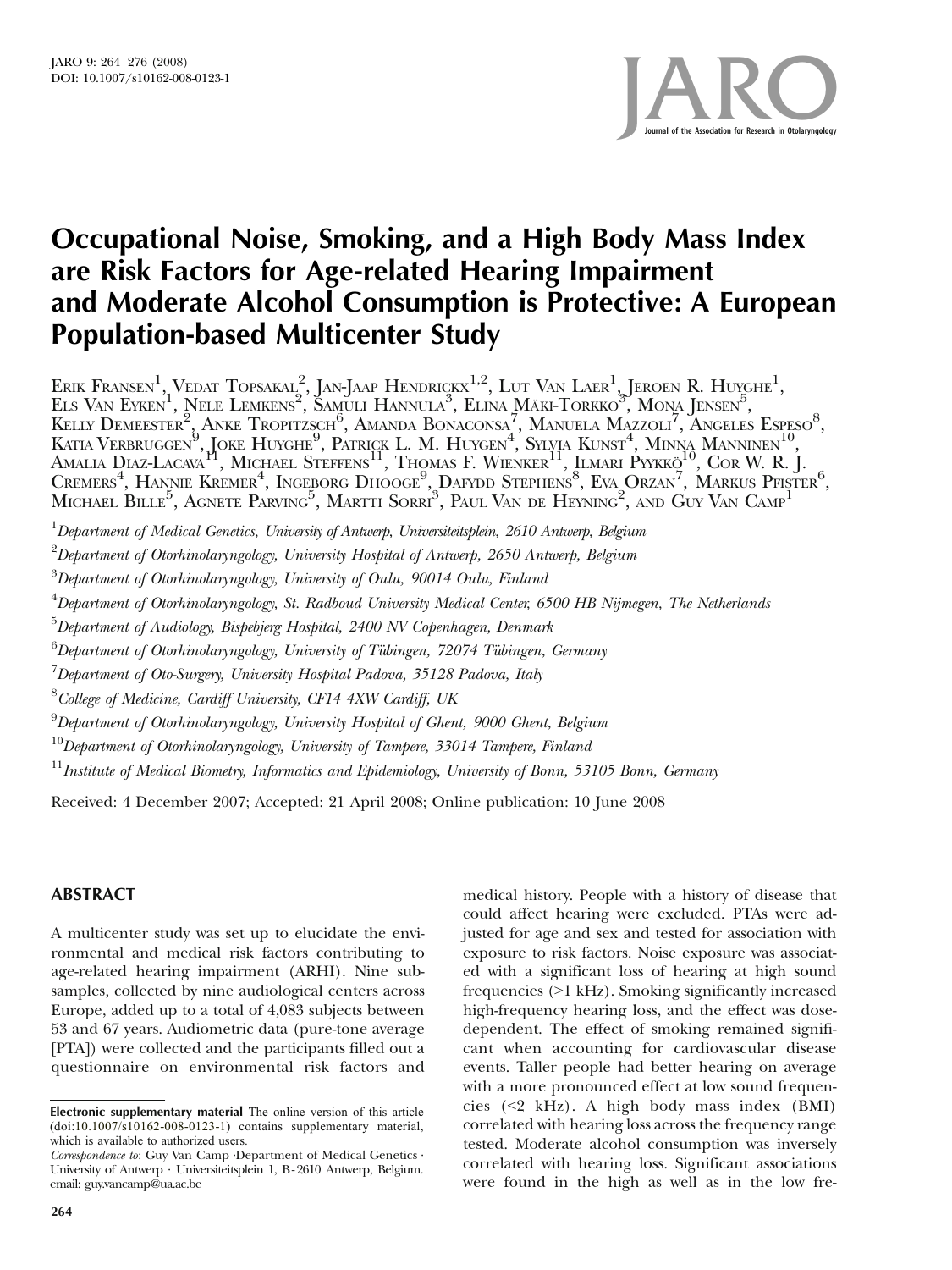quencies. The results suggest that a healthy lifestyle can protect against age-related hearing impairment.

Keywords: age-related hearing impairment, presbyacusis, occupational noise, smoking, risk factors

# INTRODUCTION

Several factors contribute to the decline in hearing acuity with increasing age. Apart from biological degeneration because of aging in itself, age-related hearing impairment (ARHI) is influenced by genetic risk factors, exposure to noise and toxic substances, and the occurrence of certain diseases. The relative contributions of the different risk factors are difficult to estimate, and the interactions between them remain unclear.

Typically, ARHI is sensorineural, bilaterally symmetrical and more pronounced at high frequencies with males more severely affected than females. There is a large variation between individuals, which is larger in males than in females (Lee et al. [2005\)](#page-12-0). Variability increases with age and is greater at the high frequencies.

ARHI starts slowly around the fifth decade and worsens gradually, becoming the most common sensory impairment in the elderly. Between the ages of 60 and 70 years, about one third of the population has an average hearing loss (HL) of 25 dB or more for pure tones at 0.5, 1, 2, and 4 kHz. Between the age of 70 and 80 years, the proportion of individuals with a pure-tone average (PTA) showing over 25 dB HL increases to 50% (Davis [1994](#page-11-0)). Although this is considered mild hearing loss, it seriously affects an individual's ability to communicate in a noisy environment.

#### Z scores

When comparing ARHI in men and women of different ages, one needs to correct for gender and age differences between the subjects, and this correction is different depending on the frequencies studied. The expected median hearing threshold as a function of age, sex, and frequency, plus the standard deviation around this median, is given by the ISO 7029 standard (International Organisation of Standardization [1984](#page-11-0)). In a previous paper, we developed a method to quantify how severely a person is affected by age-related hearing loss, given his/her age and sex (Fransen et al. [2004](#page-11-0)). In this method, a Z score is defined as the standardized difference between an individual's observed hearing threshold at a given frequency and the age- and sex-specific median for that frequency. This allows the comparison of individuals of different age and sex. Ideally, in a randomly collected highly screened population, Z scores should have a standard normal distribution with no differences between males and females and no relation to age. However, several studies indicate that typical unscreened populations have slightly worse hearing than predicted by the ISO 7029 standard, whereby the former seem to have an apparent excess aging by 10–15 years compared to the population described by the ISO 7029 standard (Robinson [1988;](#page-12-0) Lutman and Davis [1994](#page-12-0); Engdahl et al. [2005\)](#page-11-0).

#### Importance of genetics

The relative importance of genes in ARHI is agedependent. A heritability estimate by Karlsson et al. [\(1997\)](#page-12-0) indicated that in the age stratum 56–65, 58% of the variance in hearing thresholds was attributable to the influence of genes, declining to 47% in the stratum over 65. In the Framingham cohort, Gates et al. [\(1999](#page-11-0)) found a clear familial aggregation of the hearing thresholds. The heritability also seems to be frequency-dependent with a higher heritability in the low frequencies.

The advent of high-throughput methods for genetic analysis provides tools for identifying genetic variants implicated in ARHI. A genome-wide linkage study in the Framingham cohort identified several loci with suggestive evidence for linkage (DeStefano et al. [2003](#page-11-0)). Garringer et al. ([2006](#page-11-0)) reported suggestive linkage in the DFNA18 region in the general population. Polymorphisms in the N-acetyltransferase 2 (NAT2) and KCNQ4 genes were found to be associated with ARHI in two independent populations (Ünal et al. [2005](#page-12-0); Van Eyken et al. [2006,](#page-12-0) [2007\)](#page-12-0).

# Environmental risk factors

Whereas research into genetic variants associated with ARHI is still in its infancy, there is substantial literature about environmental risk factors contributing to ARHI. The influence of occupational noise is well-documented. The permanent threshold shift caused by exposure to occupational noise of a given intensity over a given period of time is predicted by the ISO 1999 standard (International Organisation of Standardization [1984](#page-11-0)). This effect is most pronounced at 2, 3, 4, and 6 kHz (Dobie [2005\)](#page-11-0).

However, individual noise susceptibility shows great variability. This may be because of complex interactions with nonoccupational noise, other environmental factors, or genetic predisposition (Helzner et al. [2005](#page-11-0)). The most deleterious source of nonoccupational noise is gunfire noise (Lutman and Spencer [1990](#page-12-0); Clark [1991\)](#page-11-0). People exposed to both occupational noise and gunfire noise have poorer hearing in both ears compared to people exposed to occupational noise alone (Stewart et al. [2001](#page-12-0)).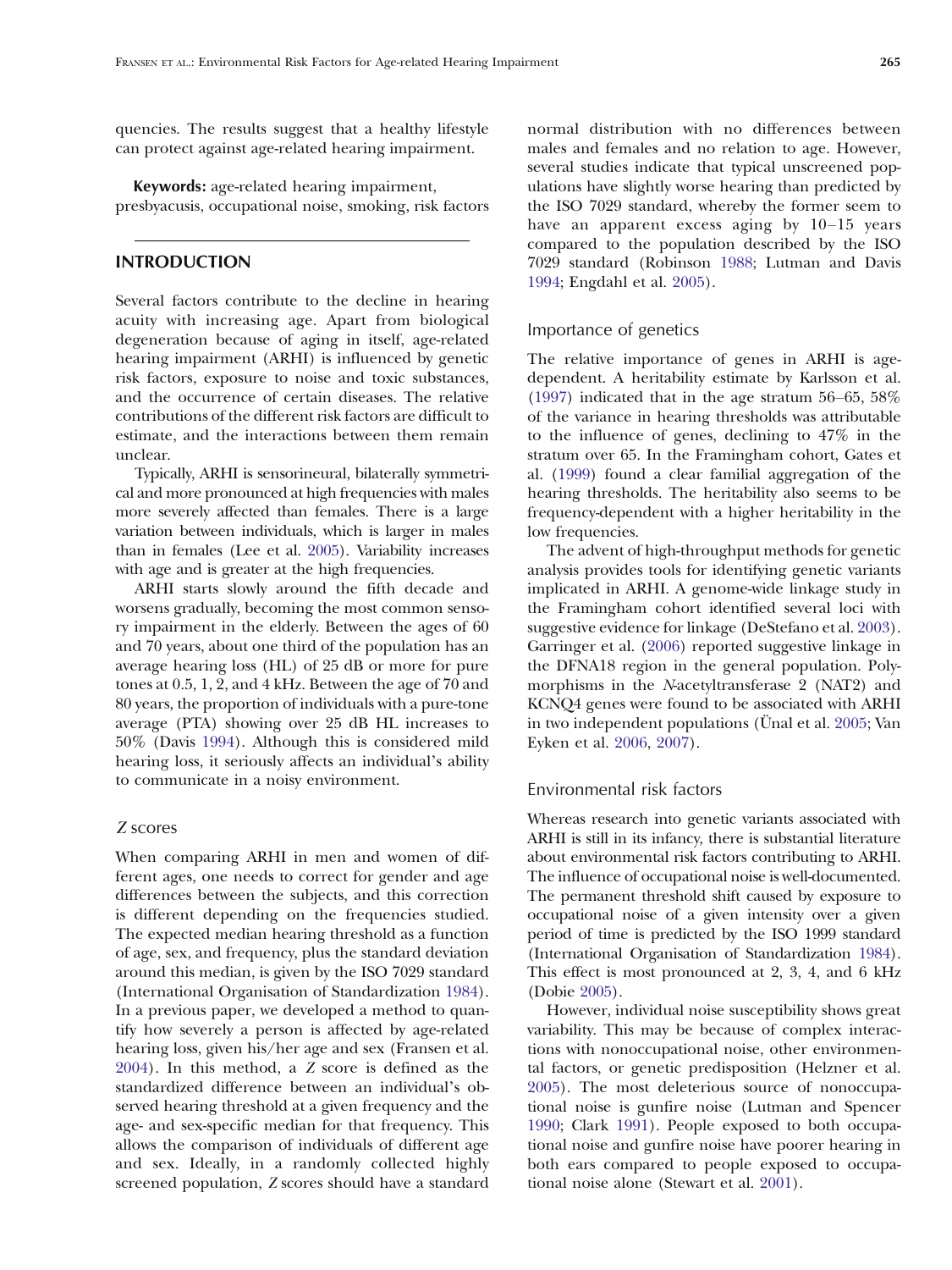A more than additive effect between noise and organic solvent exposure was found in a study of plastics factory workers coexposed to noise and styrene (Sliwinska-Kowalska et al. [2003](#page-12-0)), whereas an additive effect was observed in dockyard laborers coexposed to noise and a mixture of solvents (Sliwinska-Kowalska et al. [2004\)](#page-12-0). Fuente and McPherson [\(2007\)](#page-11-0) observed significantly increased hearing loss in workers exposed to a mixture of organic solvents compared to unexposed controls. Their results suggested solvent-induced central auditory damage.

There is controversy on the effect of smoking. Rosenhall et al. ([1993\)](#page-12-0) found an association between hearing levels and smoking; Cruickshanks et al. ([1998\)](#page-11-0) and Uchida et al. [\(2005](#page-12-0)) found indications of a dosage effect. On the other hand, no association was found in the Framingham cohort (Gates et al. [1993\)](#page-11-0). Recent studies suggest an interaction between smoking and occupational noise, whereby the deleterious effect of noise exposure is exacerbated by smoking (Ferrite and Santana [2005;](#page-11-0) Nomura et al. [2005;](#page-12-0) Wild et al. [2005](#page-12-0)).

Data on alcohol consumption are not very clear. An association with chronic alcohol abuse has been observed (Rosenhall et al. [1993\)](#page-12-0), but with moderate alcohol intake, the results are less clear. Brant et al. [\(1996\)](#page-11-0) found no significant effect on the thresholds at speech frequencies but high frequencies were not tested. In contrast, Helzner et al. [\(2005](#page-11-0)) reported a protective effect at high frequencies, which depended on race and gender.

# Medical risk factors

In addition to some environmental factors, several medical risk factors are suspected to have an influence on hearing. Many studies have focused on cardiovascular diseases (CVD), as these are very prevalent in the elderly population. In the Framingham cohort, an association between cardiovascular events (stroke, coronary heart disease, or intermittent claudication) and low-frequency hearing loss was reported (Gates et al. [1993](#page-11-0)). They also reported an inverse relationship between high-density lipoprotein (HDL) levels and hearing thresholds, suggesting a protective effect of HDL on hearing thresholds. Torre et al. ([2005\)](#page-12-0) found a significant association between myocardial infarction and hearing loss in females, but not in males. Brant et al. [\(1996](#page-11-0)) reported an association between hearing threshold and systolic blood pressure. A relationship between high-frequency sensorineural hearing impairment and diabetes mellitus has been reported by several investigators (Kurien et al. [1989;](#page-12-0) Vaughan et al. [2006](#page-12-0)), but this association is highly controversial because of the heterogeneity in diabetic patients. In a large cohort of Swedish conscripts, followed-up from birth till conscription (age 17–24), short adult stature

and body mass index (BMI; either very high or very low) were found to be risk factors. These effects were dependent on birth weight and length (Barrenas et al. [2005](#page-11-0)). In particular, overweight subjects who were born light and small for their gestational age had an increased risk for hearing loss at conscription. In an adult Danish cohort, very short subjects between 50 and 55 years of age had a higher prevalence of hearing loss compared to very tall subjects (Burr et al. [2005\)](#page-11-0).

This study is part of a European multicenter study into the genetic and environmental causes of ARHI. In this paper, we present data from a total of 4,083 unrelated subjects, collected through nine audiological centers from seven European countries. Potential risk factors were assessed by questionnaire for association with ARHI as established by audiometric criteria.

# METHODS

## Sample collection

The collection of subjects was a collaborative effort of nine expert audiological centers from seven European countries: two from Belgium (Antwerp, Ghent), two from Finland (Tampere, Oulu), one from The Netherlands (Nijmegen), one from Germany (Tübingen), one from Denmark (Copenhagen), one from Italy (Padua), and one from the UK (Cardiff). To collect study subjects, the audiological centers used three different recruitment strategies: (1) A clinic-based sample, whereby subjects are collected through the regular influx of patients visiting an audiological or ENT clinic. As this strategy tends to recruit an excess of people with poor hearing, the spouses of the recruited subjects were asked to join the study. (2) A population-based sample, whereby subjects were collected via advertisements in local media or through local population registers and letters of invitation. (3) A mixed strategy, whereby part of the samples was population-based and the remaining part was clinic-based. The nine sample sets collected by the audiological centers are hereafter referred to as subsamples.

To make each subpopulation ethnically homogeneous, we requested that at least three out of the four grandparents originated from the same region as the study subject. An effort was made to collect an approximately equal number of males and females and to have a uniform age distribution. All responding subjects underwent clinical examination and otoscopy and completed a detailed questionnaire on medical history and exposure to environmental risk factors. The complete questionnaire is available upon request. A list of all questions and answers used in this paper is provided in Supplementary Table 4. Subjects with ear diseases, possible monogenic forms of hearing impairment, or other major pathologies with a possible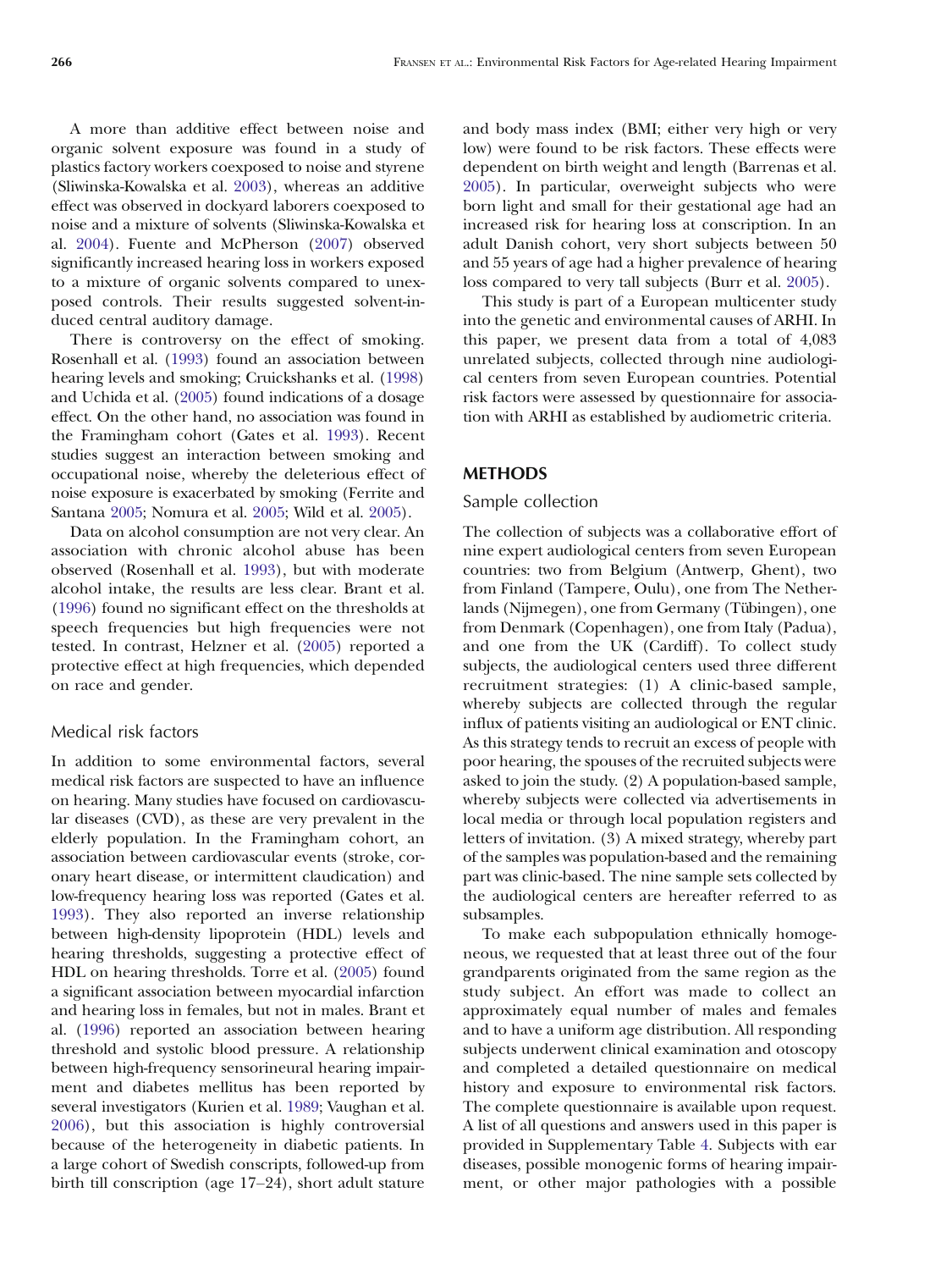influence on hearing were excluded. The main goal was to study hearing impairment in healthy subjects and, therefore, persons with multiple hospitalizations were excluded. The complete list of exclusion criteria was previously reported (Van Eyken et al. [2006](#page-12-0)). In subjects passing the medical exclusion criteria, audiometric thresholds were determined for air conduction (0.25, 0.5, 1, 2, 3, 4, 6, and 8 kHz) and bone conduction (0.5, 1, 2, and 4 kHz) according to current clinical standards (ISO 8253). We excluded subjects with asymmetrical hearing loss (between-ear difference in air conduction threshold larger than 20 dB for at least two frequencies out of 0.5, 1, and 2 kHz). In case only one of the ears showed conductive hearing loss (air–bone gap of 15 dB or more at 0.5, 1, and 2 kHz) and in the absence of other exclusion criteria, the other ear could be included.

Research was approved by the ethical committees of the institutions connected to each research center: University of Antwerp, University Hospital of Antwerp, University of Oulu, University Medical Center Nijmegen, Bispebjerg Hospital Copenhagen, University of Tübingen, University Hospital Padova, Cardiff University, University Hospital of Ghent, University of Tampere, and University of Bonn. All persons gave their informed consent before inclusion in this study.

#### Z scores

Z scores were calculated as described by Fransen et al. [\(2004](#page-11-0)). In brief, for each individual, we calculated the age- and sex-specific median threshold at each frequency, based upon the ISO 7029 standard. This value was subtracted from the observed hearing thresholds at each frequency. The difference, which may be negative (=better hearing than median) or positive (=worse hearing than median), was normalized by dividing by the age-, sex-, and frequency-specific standard deviation given by the ISO 7029 standard. These calculations produce frequency-specific Z scores. In this study, we used summary values for the high and low frequencies, respectively: The highfrequency  $Z$  score  $(Z_{\text{high}})$  is the average of the  $Z$  scores at 2, 4, and 8 kHz, and the low-frequency Z score  $(Z<sub>low</sub>)$  is the average of the Z scores at 0.25, 0.5, and 1 kHz. In all analyses presented in this study, we used  $Z_{\text{high}}$  and  $Z_{\text{low}}$  of the better hearing ear (based upon the average PTA at 0.5, 1, and 2 kHz).

## Exposure to gunfire noise

The subjects were asked how many rounds they had fired with either light or heavy weapons. Rifles or machine guns were counted as light weapons, whereas large infantry weapons and artillery were counted as heavy weapons. For light weapons, five levels of noise exposure were used:  $0 = no$  exposure (never fired),  $1 =$ less than 100 rounds,  $2 = 100-1,000$  rounds,  $3 = 1,000-1$ 10,000 rounds, and  $4 = more than 10,000 rounds. For$ the heavy weapons, the latter two levels were combined to obtain an ordinal variable with four exposure levels. The use of hearing protection was documented, which allowed us to separately count shots with protection and shots without protection. Hence, every subject had four summary values describing the exposure to gunfire noise: protected light, unprotected light, protected heavy, and unprotected heavy.

To combine the cumulative exposure from the light and heavy weapons, we summed the exposure levels from light and heavy weapons, adding one to the exposure level of heavy weapons with an upper limit of four. This corresponds to multiplying the number of rounds with heavy weapons by ten and adding them to the number of light rounds.

## Hypertension

Blood pressure was measured once according to standard procedures. These measurements were recoded into a binary variable to test for association with ARHI. Subjects with either a systolic blood pressure above 140 mm Hg or a diastolic blood pressure above 90 mmHg (Chobanian et al. [2003\)](#page-11-0) or who were taking antihypertensive drugs were considered hypertensive.

### Statistical analysis

To enable parametric data analysis (ANOVA or regression), Box–Cox transformations of the Z scores were carried out using the statistical package R ([http://](http://www.r-project.org) [www.r-project.org](http://www.r-project.org)). In each of the nine subsamples, a separate transformation was carried out, and all further calculations for that given subsample were performed on the transformed outcome variable. For the joint analysis, a new Box–Cox transformation on the combined dataset was carried out.

Association between the Z scores and a categorical risk factor was tested using ANOVA. Ordinal or numeric risk factors were tested via linear regression.

Theoretically, in a highly screened population, Z scores should correct for gender effects. However, we noticed that, in several of the subsamples, there was a significant difference in Z scores between males and females. Therefore, gender was entered as a covariate into the regression or ANOVA models. All models were built in a stepwise backward way. First, a full model was fitted including the risk factor of interest, along with gender and the interaction term between these. In such model, the interaction term tests whether the effect of the risk factor is significantly different between the two sexes. If the interaction term was not significant, it was omitted from the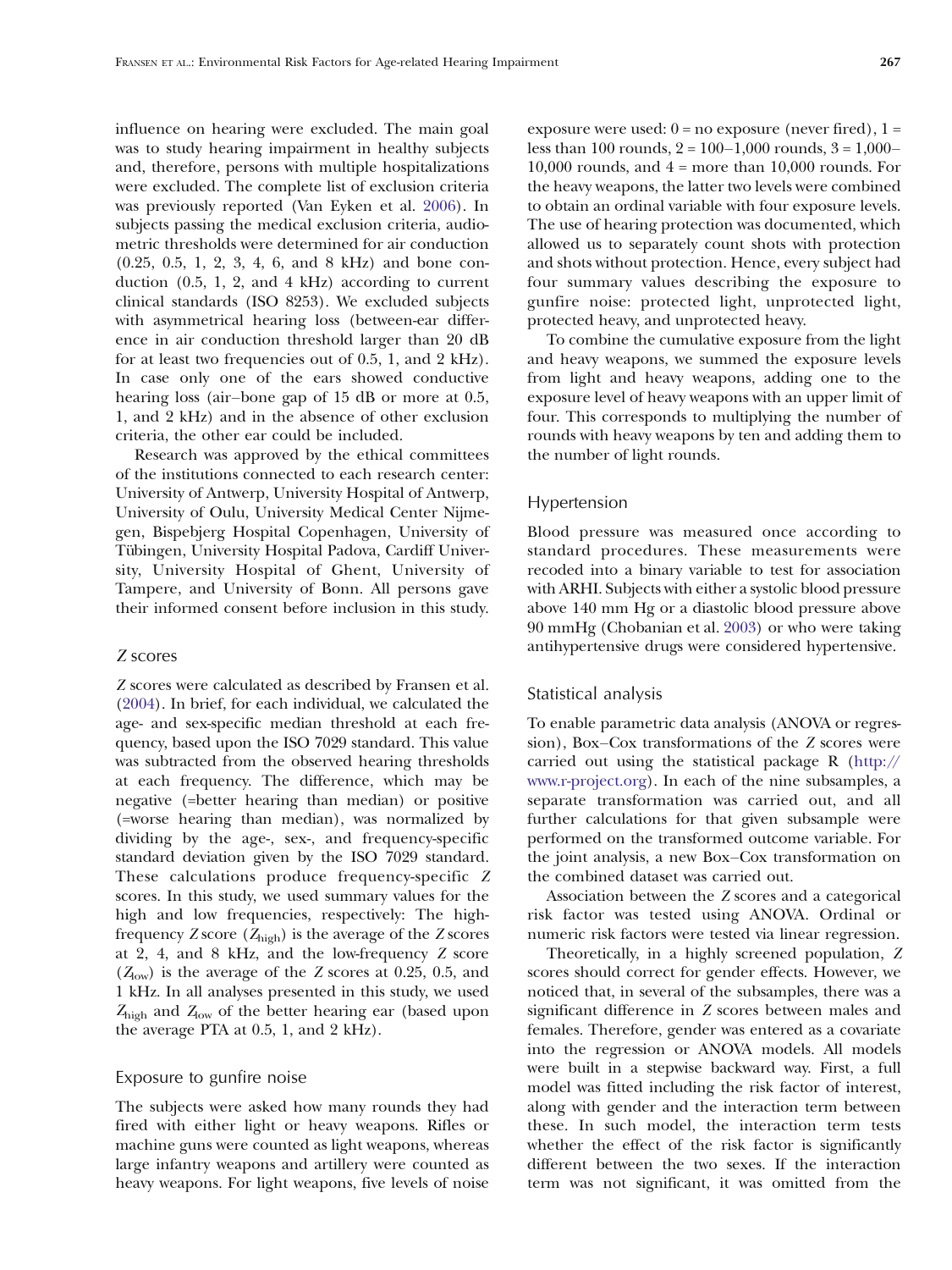<span id="page-4-0"></span>model and a new model with only the two main effects was fitted. In case the gender term was not significant in this simplified model, it was omitted, resulting in a model containing only the risk factor. Otherwise, in cases for which the gender term was significant, we kept it in the model, and the significance of the risk factor was tested accounting for the gender effect.

To check the appropriateness of the fitted model and to find outlying observations, residual plots (normality of the raw residuals, predicted value vs. raw residuals, studentized residuals vs. independent variable) were visually inspected.

In the joint analysis, all nine subsamples were combined and a categorical variable for subsample was added to the model. This adjusted the estimated effect size and significance of the risk factors for differences in mean Z scores between populations to obtain a common effect size.

To deal with the multiple testing burden, a Bonferroni correction was applied to the results of the joint analyses. A total of 86 tests were performed (Supplementary Table 3), 12 of which were part of a multivariable analysis and not independent from the univariable tests. Therefore, the number of independent tests equals 74, and the threshold for significance was adjusted to  $0.05/74 = 0.00068$ .

## Cluster analysis

We used the  $p$  values of 43 association tests (in  $Z_{\text{high}}$ ) and  $Z_{\text{low}}$ ) to check whether the results obtained in the subsamples with the same recruitment strategy were more similar to each other than to the subsamples collected using a different strategy. A list of the 43 tests, corresponding to the tests shown in Supplementary Table 3, is given in Supplementary Table 5.

For the cluster analysis, the  $p$  values of the 43 tests in the nine subsamples were arranged in a  $9 \times 43$  matrix. Hence, each subsample was considered to be one 43 variate observation. Hierarchical clustering (complete

linkage) was performed using the *cluster* package in R. The image plots were generated using the *fields* package in R.

# RESULTS

## Collection of subjects

Through nine clinical (ENT/audiological medicine) groups, unrelated Caucasian subjects were collected in seven different European countries. Table 1 lists the collecting groups, the sizes of the subsamples, and the recruitment strategy.

A total of 4,083 subjects, including 1,967 males and 2,116 females, passed our inclusion criteria. The age range was set at 53 to 67 years. The mean overall age was 60.4 for females  $(SD = 3.2)$  and 60.9 for males  $(SD = 3.2)$ 3.2). The mean ages for males and females for each country and center are given in Supplementary Table 1. Mean audiograms, showing the mean thresholds and standard deviation at each frequency, are shown in Supplementary Fig. 1. The mean Z scores for each subsample are shown in Supplementary Table 2.

## Association testing

Most questions from the questionnaire refer to previously reported environmental and medical risk factors. We have tested these risk factors for association with hearing loss in the high and low frequencies. To compare the hearing acuity in subjects with a different age and gender, audiometric measurements were converted to Z scores.

For each of the risk factors, we first analyzed all nine subsamples separately. We have looked for significant associations that replicated across multiple subsamples with all associations having the same direction. Afterwards, a joint analysis was performed on all nine subsamples combined. The Bonferroni-adjusted significance threshold for the joint analysis was 0.00068.

| <b>TABLE 1</b>                                |                    |       |         |       |                              |  |  |
|-----------------------------------------------|--------------------|-------|---------|-------|------------------------------|--|--|
| Number of samples collected in each subsample |                    |       |         |       |                              |  |  |
| City                                          | Country            | Males | Females | Total | Recruitment                  |  |  |
| Antwerp                                       | Belgium            | 556   | 606     | 1,162 | Population registries        |  |  |
| Copenhagen                                    | <b>Denmark</b>     | 212   | 208     | 420   | Clinic                       |  |  |
| Cardiff                                       | United Kingdom     | 197   | 159     | 356   | Clinic                       |  |  |
| Gent                                          | Belgium            | 159   | 179     | 338   | Clinic+advertisement         |  |  |
| Nijmegen                                      | <b>Netherlands</b> | 146   | 138     | 284   | Clinic                       |  |  |
| Oulu                                          | Finland            | 218   | 282     | 500   | Population registries        |  |  |
| Padua                                         | Italy              | 173   | 189     | 362   | Clinic+advertisement         |  |  |
| Tampere                                       | Finland            | 100   | 155     | 255   | Clinic                       |  |  |
| Tübingen                                      | Germany            | 206   | 200     | 406   | Clinic+population registries |  |  |
| Total                                         |                    | 1,967 | 2,116   | 4,083 |                              |  |  |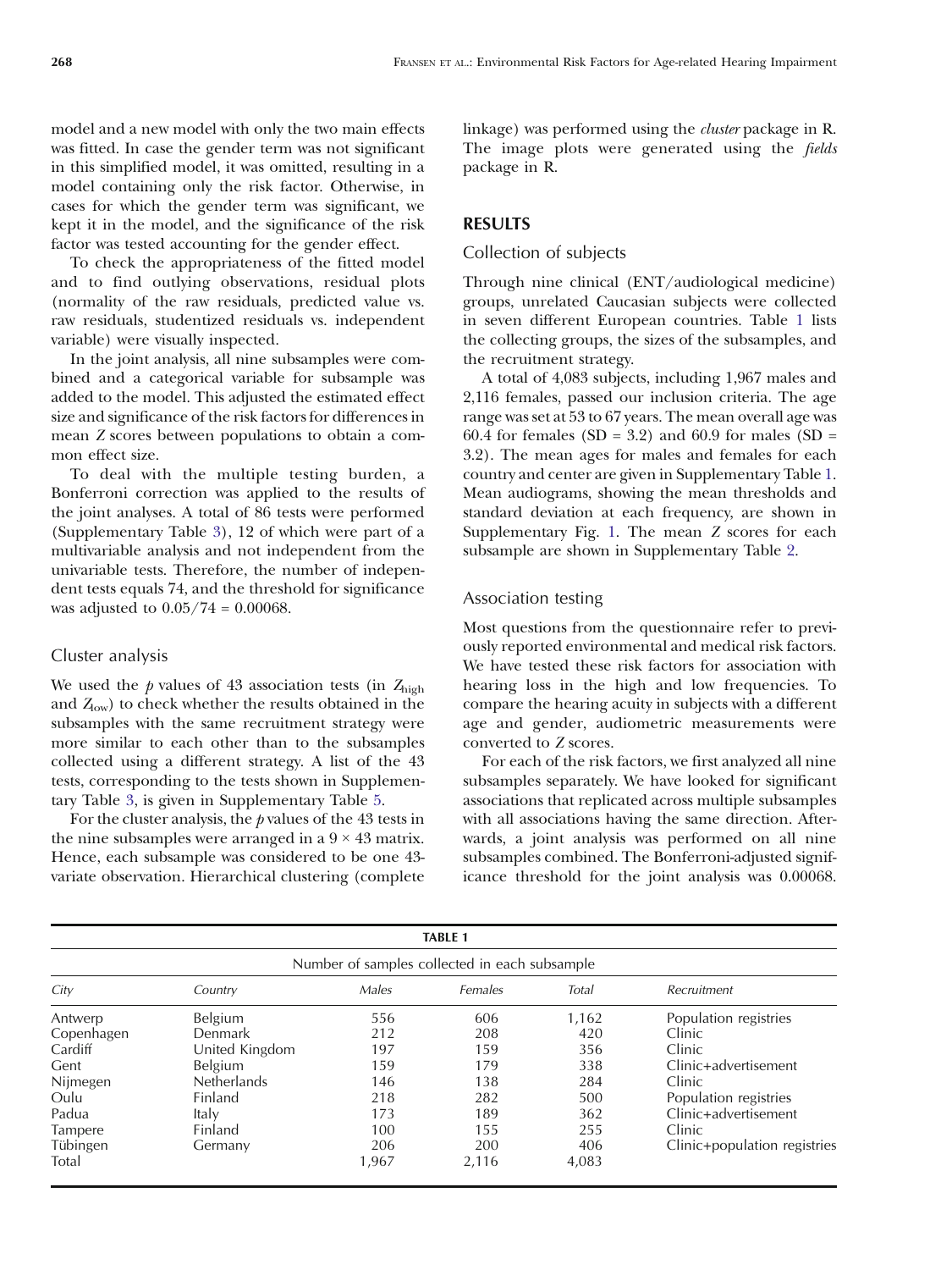<span id="page-5-0"></span>

| <b>TABLE 2</b><br>Association test between Z score and ARHI risk factors in subsamples and joint analysis |        |                    |       |                                                       |       |                          |               |       |                          |                          |                                                    |
|-----------------------------------------------------------------------------------------------------------|--------|--------------------|-------|-------------------------------------------------------|-------|--------------------------|---------------|-------|--------------------------|--------------------------|----------------------------------------------------|
|                                                                                                           |        |                    |       |                                                       |       |                          |               |       |                          |                          |                                                    |
| Risk factor <sup>a</sup>                                                                                  |        |                    |       | Answer Antwerp Cardiff Copenhagen Ghent Nijmegen Oulu |       |                          |               |       |                          |                          | Padua Tampere Tübingen Joint analysis <sup>t</sup> |
| Morphometry                                                                                               |        |                    |       |                                                       |       |                          |               |       |                          |                          |                                                    |
| Height                                                                                                    | Number |                    |       |                                                       |       |                          |               |       |                          |                          |                                                    |
| $Z_{\text{high}}$                                                                                         |        |                    |       |                                                       |       | 0.04                     |               |       |                          | 0.009                    | 0.05                                               |
| $Z_{\text{low}}$                                                                                          |        | $5.4E - 5$         |       | 0.05                                                  |       | 0.02                     | 0.03          | 0.007 | 0.02                     |                          | $3.5E - 7$                                         |
| BMI                                                                                                       | Number |                    |       |                                                       |       |                          |               |       |                          |                          |                                                    |
| $Z_{\text{high}}$                                                                                         |        | 0.03<br>$6.3E - 8$ |       |                                                       |       |                          | 0.08          |       | 0.08                     | $7.7E - 7$<br>$4.0E - 5$ | 0.0004<br>$2.7E - 7$                               |
| $Z_{\text{low}}$<br>Medical risk factors                                                                  |        |                    |       | 0.06                                                  |       |                          |               |       | 0.07                     |                          |                                                    |
| Heart attack                                                                                              | Yes/no |                    |       |                                                       |       |                          |               |       |                          |                          |                                                    |
| $Z_{\text{high}}$                                                                                         |        |                    |       |                                                       |       |                          |               |       |                          |                          | 0.05                                               |
| $Z_{\text{low}}$                                                                                          |        |                    |       | 0.02                                                  |       | $\overline{\phantom{0}}$ | 0.03          |       | $\overline{\phantom{0}}$ | $\overline{\phantom{m}}$ | 0.002                                              |
| CVD event                                                                                                 | Yes/no |                    |       |                                                       |       |                          |               |       |                          |                          |                                                    |
| $Z_{\text{high}}$                                                                                         |        |                    |       |                                                       |       | 0.09                     |               |       |                          | $\qquad \qquad$          |                                                    |
| $Z_{\text{low}}$                                                                                          |        |                    |       | 0.02                                                  |       | 0.01                     | 0.048         |       |                          |                          | 0.0003                                             |
| Noise and solvent exposure                                                                                |        |                    |       |                                                       |       |                          |               |       |                          |                          |                                                    |
| Gunfire noise                                                                                             | Number |                    |       |                                                       |       |                          |               |       |                          |                          |                                                    |
| $Z_{\text{high\_prot}}$                                                                                   |        | 0.01               |       |                                                       |       |                          |               |       |                          |                          |                                                    |
| $Z_{\text{high\_unpr}}$<br>Occupational noise exposure Yes/no                                             |        |                    |       |                                                       | 0.003 |                          |               |       |                          |                          | 0.009                                              |
| $Z_{\text{high}}$                                                                                         |        |                    | 0.01  | 0.0005                                                | 0.01  | $3.0E - 5$               | $0.0002$ 0.01 |       | 0.002                    | 0.001                    | $1.0E - 17$                                        |
| $Z_{\text{low}}$                                                                                          |        |                    | 0.007 | 0.01                                                  |       | 0.01                     |               |       | 0.02                     | 0.04                     | $1.0E - 9$                                         |
| Years noise exposure                                                                                      | Number |                    |       |                                                       |       |                          |               |       |                          |                          |                                                    |
| $Z_{\text{high}}$                                                                                         |        | 0.09               | 0.02  | 0.007                                                 |       | 0.0003                   | 0.0005 0.002  |       | 0.002                    | 0.005                    | $1.0E - 17$                                        |
| $Z_{\text{low}}$                                                                                          |        |                    | 0.07  |                                                       |       | 0.06                     |               |       | 0.02                     | 0.06                     | $1.1E - 7$                                         |
| Solvent exposure                                                                                          | Yes/no |                    |       |                                                       |       |                          |               |       |                          |                          |                                                    |
| $Z_{\text{high}}$                                                                                         |        |                    |       |                                                       |       |                          | 0.07          |       |                          | 0.07                     | 0.001                                              |
| $Z_{\rm low}$                                                                                             |        | 0.07               |       |                                                       |       |                          |               |       |                          |                          |                                                    |
| Smoking                                                                                                   |        |                    |       |                                                       |       |                          |               |       |                          |                          |                                                    |
| Current or former smoking                                                                                 | Yes/no |                    | 0.01  |                                                       | 0.01  |                          | 0.03          |       |                          |                          | 0.0009                                             |
| $Z_{\text{high}}$<br>$Z_{\text{low}}$                                                                     |        | 0.02               | 0.06  |                                                       |       |                          |               |       |                          |                          | 0.08                                               |
| Smoking history                                                                                           | Number |                    |       |                                                       |       |                          |               |       |                          |                          |                                                    |
| (packyears)                                                                                               |        |                    |       |                                                       |       |                          |               |       |                          |                          |                                                    |
| $Z_{\text{high}}$                                                                                         |        | 0.053              | 0.001 | 0.02                                                  | 0.006 | 0.0200                   | 0.0002        |       |                          |                          | $1.0E - 9$                                         |
| $Z_{\text{low}}$                                                                                          |        |                    | 0.03  |                                                       |       |                          |               |       |                          |                          | 0.0004                                             |
| Packyears by sex                                                                                          | Number |                    |       |                                                       |       |                          |               |       |                          |                          |                                                    |
| (high frequency)                                                                                          |        |                    |       |                                                       |       |                          |               |       |                          |                          |                                                    |
| Male                                                                                                      |        |                    | 0.02  | 0.01                                                  | 0.08  | 0.03                     | 0.0004        |       |                          |                          | $1.9E - 7$                                         |
| Fem<br>Packyears by sex                                                                                   | Number |                    | 0.02  |                                                       | 0.02  |                          |               |       |                          |                          | 0.0006                                             |
| (low frequency)                                                                                           |        |                    |       |                                                       |       |                          |               |       |                          |                          |                                                    |
| Male                                                                                                      |        |                    | 0.07  |                                                       |       | 0.03                     |               |       |                          |                          | 0.001                                              |
| Female                                                                                                    |        | 0.04               |       |                                                       |       |                          |               |       |                          |                          | 0.07                                               |
| Smoking adjusted for CVD                                                                                  | Number |                    |       |                                                       |       |                          |               |       |                          |                          |                                                    |
| and BMI                                                                                                   |        |                    |       |                                                       |       |                          |               |       |                          |                          |                                                    |
| $Z_{\text{high}}$                                                                                         |        | 0.03               | 0.003 | 0.01                                                  | 0.01  | 0.06                     | 0.0006        |       |                          |                          | $2.4E - 8$                                         |
| $Z_{\text{low}}$                                                                                          |        |                    | 0.07  |                                                       |       |                          |               |       |                          |                          | 0.008                                              |
| Smoking dosage effect<br>in smokers                                                                       | Number |                    |       |                                                       |       |                          |               |       |                          |                          |                                                    |
| $Z_{\text{high}}$                                                                                         |        | 0.09               | 0.04  | 0.001                                                 |       |                          | 0.006         |       |                          |                          | $3.0E - 7$                                         |
| $Z_{\text{low}}$                                                                                          |        |                    |       | 0.08                                                  | 0.08  |                          |               |       |                          |                          | 0.005                                              |
| Alcohol consumption                                                                                       |        |                    |       |                                                       |       |                          |               |       |                          |                          |                                                    |
| Alcohol consumption                                                                                       | Yes/no |                    |       |                                                       |       |                          |               |       |                          |                          |                                                    |
| $Z_{\text{high}}$                                                                                         |        | 0.06               |       | 0.01                                                  |       | 0.002                    | 0.050         |       |                          | 0.09                     | $8.4E - 6$                                         |
| $Z_{\text{low}}$                                                                                          |        |                    |       |                                                       | 0.01  | 0.002                    |               |       |                          | 0.006                    | $5.2E - 6$                                         |
|                                                                                                           |        |                    |       |                                                       |       |                          |               |       |                          |                          |                                                    |

Only significant ( $p<0.05$ ) associations or trends toward significance ( $p<0.1$ ) are shown, other cells are empty. "-" means there were not enough exposed subjects to test the risk factor.

<sup>a</sup>An extended table with all associations tested is provided as Supplementary Table 3. The exact questions and answers as they appeared in the questionnaire are provided as Supplementary Table 4.

<sup>b</sup>Values in italics remain significant after Bonferroni correction for 74 tests (p<6.8E−4).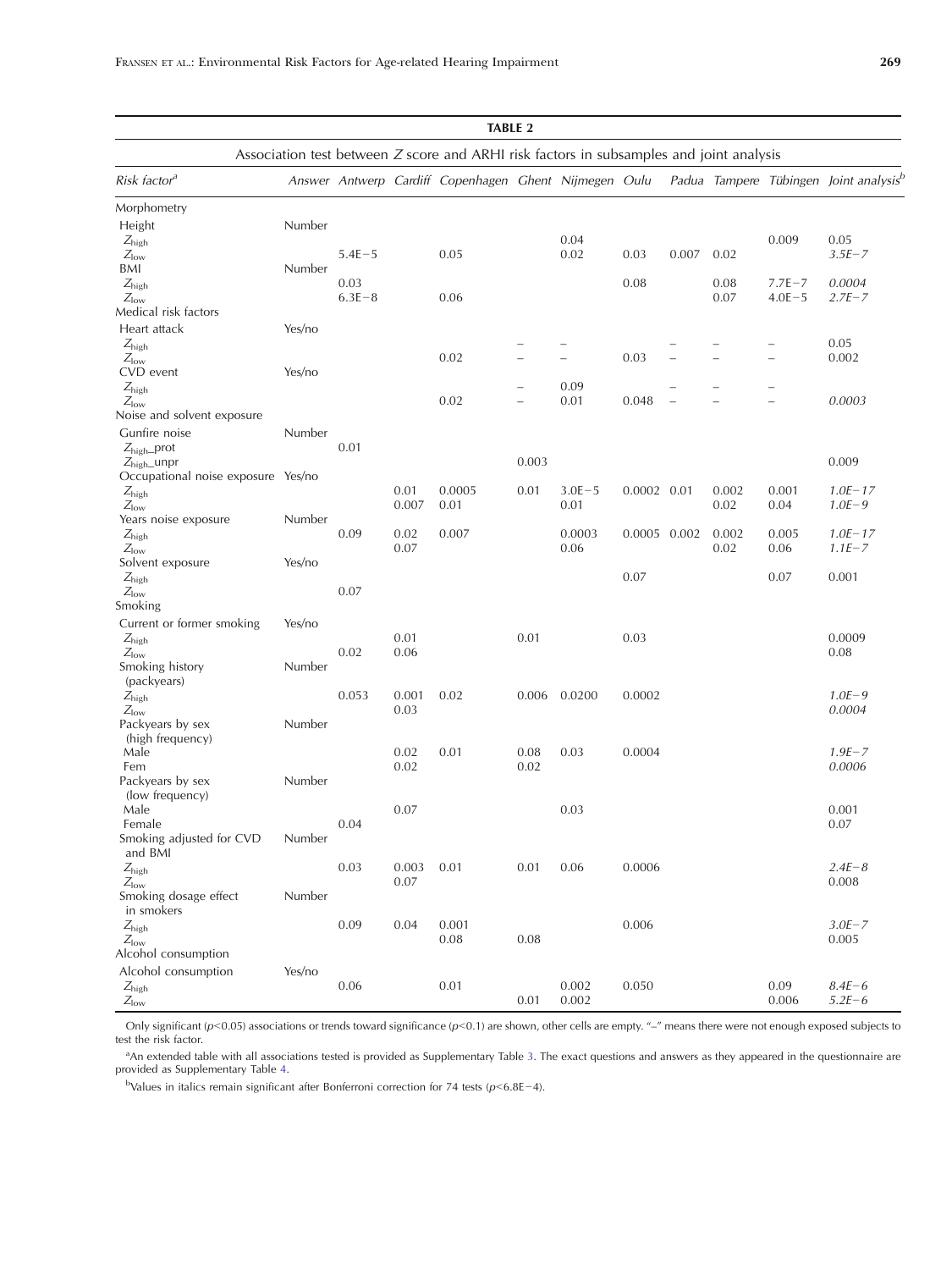Table [2](#page-5-0) lists the associations that were significant ( $p <$ 0.05) or showed a trend towards significance ( $p < 0.1$ ) and also showed a significant association in the joint analysis. A complete overview of all associations tested is provided in Supplementary Table 3.

## Morphometry

Besides environmental and medical risk factors, some studies have reported associations with morphometric characteristics. In our nine subsamples, we found several associations between Z scores and body weight and the BMI. The associations were most pronounced for BMI. In all subsamples with a significant association  $(2/9$  for  $Z_{\text{high}}$  and  $Z_{\text{low}}$ , as well as in the two further subsamples with a trend toward association ( $p < 0.1$ ), a higher body weight or BMI leads to a significant increase in the mean Z score. Because a higher Z score reflects worse hearing, this means that people with a higher BMI on average have more hearing loss. Upon joint analysis, BMI was highly significantly associated with both  $Z_{\text{high}}$  and  $Z_{\text{low}}$  whereas body weight was only associated with  $Z_{\text{low}}$ . As the effect of BMI is possibly because of confounding with CVD and smoking, we performed a multivariable analysis that included all three risk factors (Supplementary Table 3). The significance of the association between Z scores and BMI slightly diminished when controlling for the two other risk factors, but the joint analysis was still highly significant.

No associations were found between Z scores and eye color, and there was only weak evidence for an association with sunburn susceptibility and left/righthandedness. Body length was associated with  $Z_{\text{low}}$  in  $5/9$ subsamples and with  $Z_{\text{high}}$  in  $2/9$  subsamples. Across all significant associations, we observed that a higher body length was negatively associated with the Z score. This implies that taller people on average have better hearing.

# Medical risk factors

Compared to the Framingham study (Gates et al. [1993](#page-11-0)), the ARHI study showed a very low prevalence of common diseases (Table 3). This is probably attributable to the lower age range of the ARHI study compared to the mean age of the Framingham subjects (age 73) in addition to the exclusion of subjects with multiple hospitalizations in the ARHI study.

In this study, we tested whether a number of common diseases lead to increased Z scores. We only tested for association in a subsample if the number of patients with the disease was sufficiently large (at least 15). The data on medical history were solely based on the questionnaire and no validation has been performed. Therefore, the association results on medical risk factors have to be regarded with caution.

| <b>TABLE 3</b>                                                            |            |                  |  |  |  |  |  |
|---------------------------------------------------------------------------|------------|------------------|--|--|--|--|--|
| Prevalence of common diseases and smoking in ARHI<br>and Framingham study |            |                  |  |  |  |  |  |
| Risk factor                                                               | ARHI study | Framingham study |  |  |  |  |  |
| Smoking                                                                   |            |                  |  |  |  |  |  |
| Total number of subjects                                                  | 4,102      | 1,665            |  |  |  |  |  |
| Percentage exposed                                                        | 47.3       | 13.5             |  |  |  |  |  |
| Heart attack                                                              |            |                  |  |  |  |  |  |
| Total number of subjects                                                  | 4,078      | 1,662            |  |  |  |  |  |
| Percentage affected                                                       | 3          | 10.4             |  |  |  |  |  |
| Intermittent claudication                                                 |            |                  |  |  |  |  |  |
| Total number of subjects                                                  | 4,074      | 1,662            |  |  |  |  |  |
| Percentage affected                                                       | 1          | 7.2              |  |  |  |  |  |
| Stroke                                                                    |            |                  |  |  |  |  |  |
| Total number of subjects                                                  | 4,075      | 1,664            |  |  |  |  |  |
| Percentage affected                                                       | 0.1        | 7                |  |  |  |  |  |
| <b>Total CVD</b>                                                          |            |                  |  |  |  |  |  |
| Total number of subjects                                                  | 4,083      | 1,664            |  |  |  |  |  |
| Percentage affected                                                       | 2.0        | 27.8             |  |  |  |  |  |
| Coronary heart disease                                                    |            |                  |  |  |  |  |  |
| Total number of subjects                                                  | 4,083      | 1,664            |  |  |  |  |  |
| Percentage affected                                                       | 1.1        | 19.4             |  |  |  |  |  |

Either no or only very weak evidence for association was found for hypertension, whiplash injuries, osteoporosis, osteoarthritis, allergy, or diabetes (Supplementary Table 3). CVD has often been reported as a risk factor for hearing loss, but in most of our subsamples, the number of affected individuals was too small to test for association with the Z scores. We could test four subsamples for an association between hearing loss and heart attack. In two of them, the association with  $Z_{\text{low}}$  was significant in a way that people having had a heart attack had on average an increased  $Z_{\text{low}}$ compared to the rest of the subjects. The joint analysis where a larger number of subjects were available showed a nominally significant association with lowfrequency hearing loss. To test whether the occurrence of any CVD event is a risk factor for hearing loss, we created an indicator variable denoting the occurrence of either coronary heart disease, heart attack, stroke, or intermittent claudication. Subjects having taken medicine for any of these disorders were also considered affected. In three subsamples (of the five we could analyze), we found an association between this indicator variable and  $Z_{low}$ . This significant association with  $Z_{\text{low}}$  was also observed upon joint analysis (Table [2](#page-5-0)), reaching the Bonferroni-corrected significance threshold.

## Influence of drugs

The use of some drugs may have an influence on hearing ability. Only in the Tampere subsample, aspirin use was associated with increased  $Z_{\text{high}}$ , but the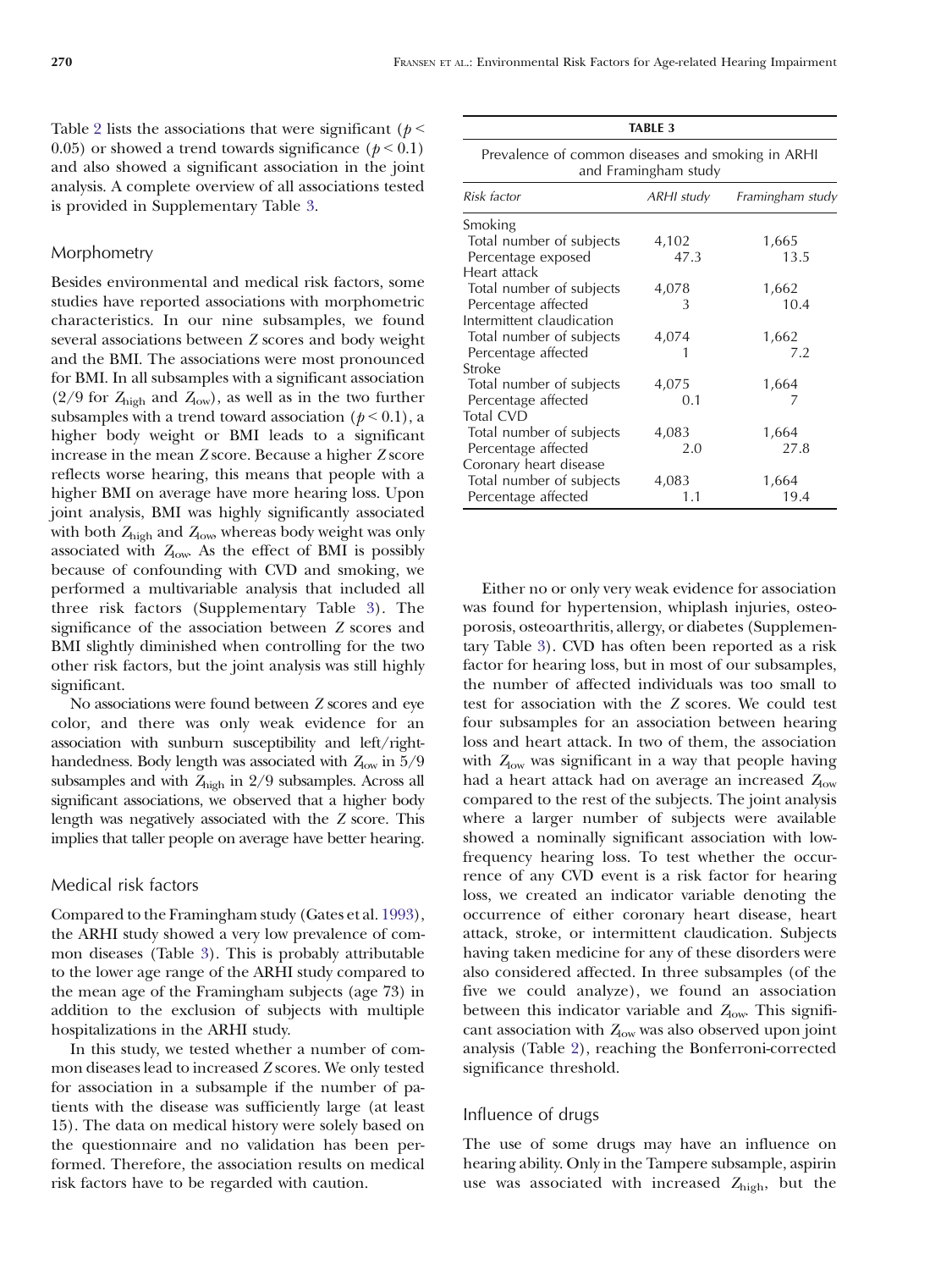association was not very strong ( $p = 0.03$ , Supplementary Table 3). The use of painkillers, on the other hand, was associated with increased hearing loss in the low frequencies in the Antwerp and Tübingen subsamples, but the joint analysis did not reach significance ( $p = 0.06$ , Supplementary Table 3). Only in the Cardiff subsample were we able to test the influence of atorvastatin, but no significant effect was found (Supplementary Table 3).

#### Gunfire noise

To score the exposure to gunfire noise, we asked the subjects how many rounds of ammunition they had fired with either light or heavy weapons with and without hearing protection. A combined exposure level for light and heavy weapons was calculated, separately counting the rounds fired with and without protection, so that each individual had an unprotected and a protected exposure level.

To test the influence of gunfire exposure on hearing, we regressed the Z scores from the best ear on the protected and unprotected gunfire exposure levels. Only two significant associations were found for  $Z_{\text{high}}$ in two separate subsamples: in the Ghent subsample, there was a significant association with the unprotected exposure level ( $p = 0.003$ ); the other association was with the protected exposure level in the Antwerp subsample ( $p = 0.01$ ). Upon joint analysis, we found an association only between  $Z_{\text{high}}$  and the unprotected exposure level (Table [2\)](#page-5-0). In a multivariable analysis that also included exposure to occupational noise, the effect of gunfire noise showed no consistent effect across the subsamples, and the overall effect was only marginally significant in the high frequencies.

#### Leisure noise

Very low numbers of subjects reported repeated exposure to noise during their leisure time, and the time they had been exposed varied considerably. Therefore, the effect of leisure noise was not analyzed further.

## Occupational noise

Work histories of the subjects were collected. As the subpopulations were collected without any selection regarding occupational noise, there was a large variation in the number of jobs with noise exposure, the total number of years worked in noise, and the age of the individuals at the time of exposure. To classify the subjects according to occupational noise exposure, we asked every subject whether (s)he had ever worked for more than a year in a noisy environment and whether a raised voice was necessary to communicate to a colleague at 1m distance. In addition, we asked for the duration of the exposure and whether ear protection was used.

In all subsamples except the one from Antwerp, we found a significant association between occupational noise exposure and high-frequency hearing loss. Regardless of the duration of the exposure and of the use of protection, we consistently observed that people having worked for more than 1 year in a noisy place had higher Z scores in the high frequencies compared to unexposed people. The same trend, but smaller, was observed in the lower frequencies. Significance was reached in 5/9 subsamples (Table [2](#page-5-0)).

Quantifying the noise exposure by calculating the number of years exposed and the daily exposure time also showed significant and consistent associations for hearing loss in both high and low frequencies, but the significance level was slightly decreased compared to the previous analysis. Accounting for the exposure to gunfire noise did not have much influence on the significance of the association between  $Z_{\text{high}}$  and occupational noise. In the low frequencies, a slight increase in significance was observed.

Only 16% of exposed subjects reported using hearing protection 'always' or 'most of the time'. Restricting our analysis to exposed males, only four of the subsamples offered sufficient numbers to test for an effect of protection on hearing impairment. Only the Oulu subsample showed a significant protective effect in the high-frequency range ( $p = 0.02$ ). Upon joint analysis, we also saw a significant effect in high frequencies ( $p = 0.04$ , Supplementary Table 3). Although the significance is marginal, this  $\hat{p}$  value was reached with very low numbers: of all noiseexposed males only 110 (12%) wore protection most of the time or always.

#### Solvents and toxic chemicals

Subjects were asked for occupational exposure to organic solvents and other toxic substances. We had enough exposed individuals for statistical testing only for organic solvents, including aromatic carbohydrates (toluene, xylene, and styrene), trichloroethylene, and hexane. The number of people exposed to other substances was too small to test. As only 13 females were exposed to solvents, we restricted this analysis to males.

When organic solvent exposure was scored as a binary trait, none of the subsamples showed a significant association with hearing levels, although two subsamples showed a trend in the high frequencies. The joint analysis gave a nominally significant association (not reaching the Bonferroni-corrected significance level) in the high frequencies, which may imply that the negative result in the subsamples is merely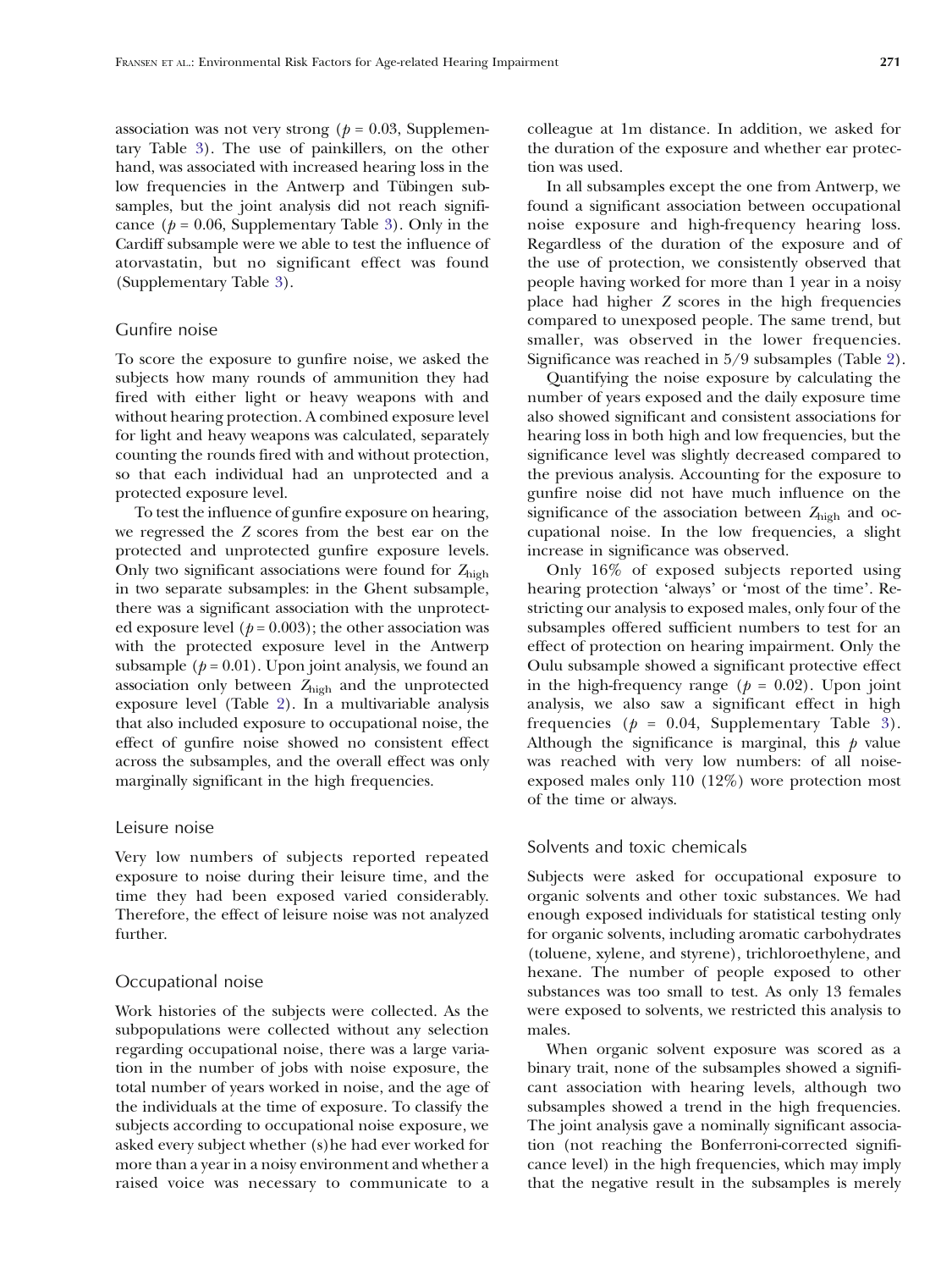because of the small number of exposed subjects and that there indeed may be a small effect that only becomes significant if the numbers are high enough (Table [2\)](#page-5-0).

# Noise–solvent interaction

We tested for nonadditive effects of noise and solvent exposure because synergistic effects between these two risk factors have been reported. In none of the subsamples did we find a significant interaction between noise and solvents. The group of people exposed to both occupational noise and solvents did not show significantly increased hearing loss compared with unexposed subjects or subjects exposed to only one of the two risk factors alone (Supplementary Table 3). The numbers are quite small, however, and the lack of significance may merely reflect the lack of power of this study to detect small interaction effects.

## Smoking

Subjects were asked about smoking habits by first inquiring as to whether they had ever smoked regularly. In addition, we asked for the number of years they had been smoking and the number of cigarettes per day.

Dichotomizing the population into ever-smokers and never-smokers showed a significant association with  $Z_{\text{high}}$  in 3/9 subsamples and with  $Z_{\text{low}}$  in 1/9 subsamples (Table [2](#page-5-0)). To investigate dosage effects, we estimated the number of packyears by multiplying the time (in years) an individual had been smoking by a weighting factor for daily consumption of tobacco ( $10$  cigarettes per day = 0.5; 10–20 cigarettes per  $day = 1$ ; >20 cigarettes per day = 1.5). For nonsmokers, the number of packyears was set to zero. Linear regression revealed significant associations between packyears and  $Z_{\text{high}}$  in 5/9 subgroups. The effect was less pronounced at the low frequencies with only one significant association (in the Cardiff subsample), but the joint analysis was highly significant for both the high and the low frequencies.

In none of the subsamples did we find a significant interaction between smoking and gender. Previous studies had tested for association in males and females separately. With this latter association test, the most significant associations were found in males in the high frequencies (4/9 subsamples significant; Table [2](#page-5-0), packyears by sex). Among the five subsamples that initially showed a significant main effect of packyears, three subsamples no longer showed significant values in women, whereas the males remained significant. The opposite was observed in one subsample (Ghent),

whereas in the fifth subsample, both sexes remained significant.

When restricting the analysis to smokers, we saw a significant dose effect in 3/9 subsamples at the high frequencies (Table [2,](#page-5-0) smoking dosage effect). Among smokers, there was a significant association between the number of packyears and high-frequency hearing loss. These analyses were highly significant on joint analysis. The higher significance when testing the association with packyears gives support to the hypothesis that the effect of smoking on hearing loss is dose-related.

The association between smoking and hearing loss remained highly significant when accounting for CVD events and BMI. There were still 5/9 subsamples having a significant effect of smoking on  $Z_{\text{high}}$  with only minor changes in significance level. This multivariable analysis shows that the association between smoking and Z scores cannot be attributed to confounding with CVD events.

#### Noise–smoking interaction

In the male subjects, we tested for nonadditive effects of occupational noise and smoking on hearing. Zhigh and  $Z_{\text{low}}$  were regressed on the binary variables for smoking and occupational noise and the interaction between them. In one of the subsamples (results not shown), a weakly significant interaction was found ( $p =$ 0.04), but this effect was not found upon joint analysis  $(p > 0.05)$ . Therefore, we did not find strong evidence that the effect of noise on hearing may be different between smokers and nonsmokers. Subdividing the population into four groups (noise exposure, smoking, both noise and smoking, or none) did not indicate a more-than-additive effect of noise and smoking (Supplementary Table 3). Just as in the case of the noise– solvent interaction, this study does not have high power to detect interactions. It should be noted that the lack of significance in the interaction tests may merely reflect a lack of power.

# Alcohol consumption

Subjects were asked if they regularly (at least once a week) consumed alcohol. One glass of wine, spirit, or beer counted as one unit of consumption. Analyzing alcohol consumption as a binary variable showed significant association in 3/9 subsamples in the high as well as in the low frequencies (Table [2](#page-5-0)). In addition, two further subsamples (Antwerp and Tübingen) showed a trend in the high frequencies ( $p < 0.1$ ). In all these analyses, alcohol consumption consistently leads to a decrease in Z scores and, thus, to improved hearing. Contrary to previous reports, we found no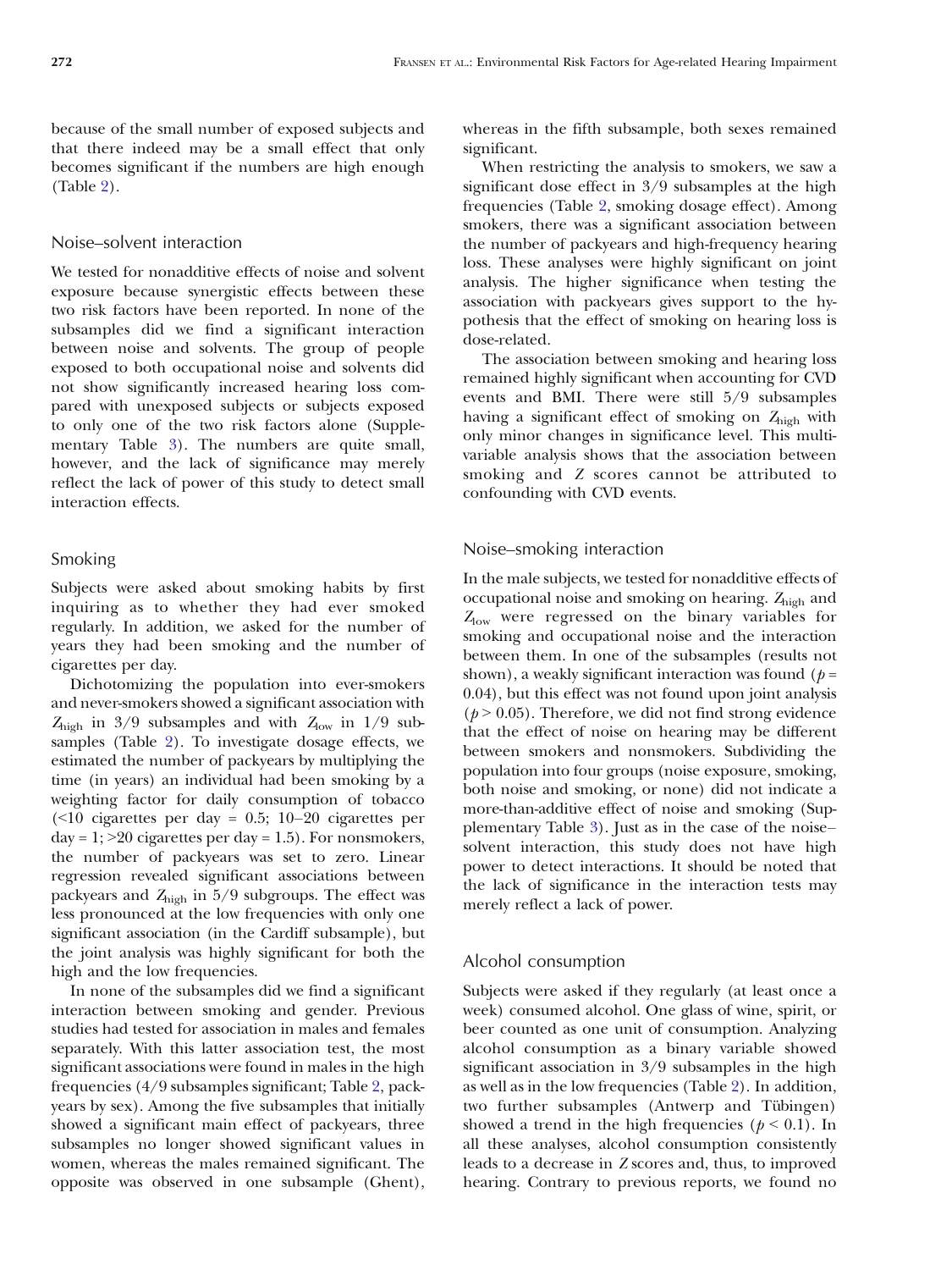evidence for the effect being modified by gender (not shown).

## **DISCUSSION**

The study presented in this paper is part of a study into the genetic, environmental, and medical causes of ARHI across seven European countries. In this study, we have used the results of a questionnaire to study the association between hearing levels and several putative environmental and medical risk factors. The use of questionnaire data implies the study is retrospective. No further validation of any questionnaire result has been performed.

The subjects in our study are between 53 and 67 years of age, which is relatively young to study this pathology. There are several reasons for choosing this age range.

First, this study is not only focused on the hearing loss because of aging alone (occurring in the absence of risk factors), but also on the influence of risk factors at earlier (preretirement) age. Although we had the long list of medical and otological exclusion criteria, people with noise or solvent exposure were not excluded. Hence, the hearing loss in our study population is because of a combination of exposures and aging. Second, we are using this sample set to find genes involved in ARHI, and the relative importance of genes is higher in younger age groups. Results of the genetic studies are published elsewhere (Van Laer et al. [2008\)](#page-12-0). Third, collecting relatively young persons offers the potential for follow-up and longitudinal data analysis. This is very relevant in view of the ongoing debate about the influence of early noise exposure on hearing loss later in life. Studies in mice indicate that early noise damage can render the cochlea more vulnerable for hearing loss at later ages (Kujawa and Liberman [2006](#page-12-0)), whereas studies in human show that a cochlea that was previously damaged by noise (i.e., showing an audiometric notch) has a different pattern of age-related hearing loss later in life compared to an undamaged cochlea (Gates et al. [2000](#page-11-0); Lee et al. [2005\)](#page-12-0). A cross-sectional study like the one presented in this paper has weak power to disentangle the effects of early exposures and aging, but the dataset offers the potential to study this in the future.

For every risk factor, we first tested association in nine subsamples separately, followed by a joint analysis on the combined sample. Not all association tests showing a  $\dot{p}$  value below 0.05 represent a genuine effect. We have performed a large number of independent tests (a total of 566 univariable tests in the subsamples and 74 joint analysis tests, Supplementary Table 2). Even if no effect is present, many nominally significant associations will be observed just by chance. A classic way to overcome this multiple testing problem is to divide the threshold for statistical significance by the number of independent tests. This approach (the Bonferroni method) fixes the familywise error rate to 5%, but is known to be conservative. In fact, when we apply this method to the tests in the subsamples, only a few associations (with a  $p$  value below 0.05/566 = 8.8E *−* 5) would remain significant. The joint analyses reach higher significance levels because of the larger sample size. As only 74 independent joint tests were performed, the Bonferronicorrected significance threshold is 0.00068, and 21 of the association tests reached significance. The joint association tests reaching Bonferroni-corrected significance are marked in italics in Table [2](#page-5-0) and marked in bold in Supplementary Table 3.

The joint analysis is very powerful to detect small effects that cannot be picked up in the separate subsamples. In a heterogeneous sample like the ARHI sample, it is possible that the results of the subsamples differ because of their different recruitment strategies. Therefore, we have included a covariate for origin in the joint analysis to avoid a spurious association because of confounding factors that differ between subsamples. Still, it is useful to consider the results of the separate subsamples. A consistent effect in many of the subsamples, in addition to an overall effect, is a strong indication that the effect is genuine, even if only borderline significance levels are observed in the subsamples.

The nine subsamples were collected using three different recruitment strategies (Table [1](#page-4-0)), which may bias the sample. We have tested whether the recruitment strategy has an influence on the results of the analysis, but no indications of this were found. First, cluster analysis on the  $\phi$  values did not indicate that the results obtained in the subsamples with the same recruitment strategy were more similar to each other than to subsamples collected using a different strategy (Supplementary Fig. 2). Second, visual inspection of the significance levels of the different association tests using an image plot (Supplementary Fig. 3) did not suggest any relation between recruitment strategy and significance level.

Exposure to occupational noise was by far the most significant and consistently replicated risk factor. Although the subjects in our sample sets were not selectively sampled for this type of analysis, and exposure levels, the duration, and the type of noise (impulse noise or steady noise) were highly heterogeneous, the association with high-frequency hearing loss was significant in all but one subsample. The effect at low frequencies was also consistent, although less pronounced. It is interesting to note that the effect on the low frequencies becomes more significant when gunfire noise is taken into account.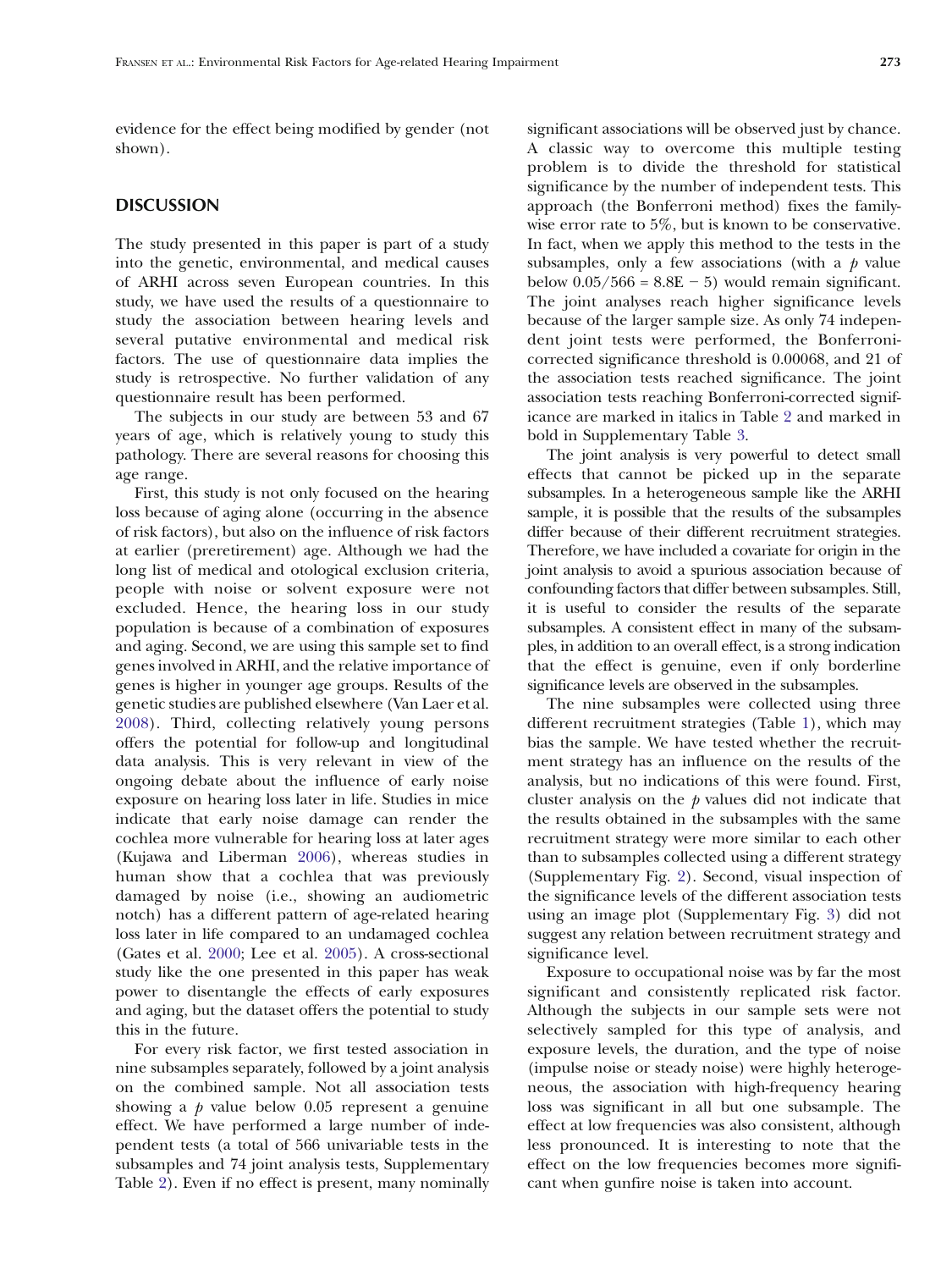Noise exposure has been reported to act synergistically with exposure to organic solvents. We found no evidence for noise–solvent interactions, but this is most likely because of the small number of people in the doubly exposed group, which allows the detection of only major nonlinear effects. The interaction tests in our study lacks power to detect small interaction effects, and not finding a significant interaction does not mean it does not exist. For solvent exposure alone, on the other hand, the joint analysis showed a significant effect in the high frequencies, despite the relatively low number of exposed subjects and the heterogeneity in exposure time and constitution of the solvent.

Our study conflicts with a previous report on the effect of smoking on hearing loss (Gates et al. [1993\)](#page-11-0). In this study, we observed a highly significant association in more than half of our subsamples, consistently indicating a deleterious effect on high-frequency hearing. It is interesting to note that the effect was most pronounced in a quantitative analysis taking into account the number of packyears, rather than dichotomizing the population into people who ever smoked and people who never did. This is in line with previous reports of a dosage effect (Gates et al. [1993](#page-11-0)). A more specific analysis of this dosage effect, restricted to smokers, showed the same result with several associations with the high frequencies.

The effect of smoking on hearing loss has given rise to considerable controversy. In a study of CVD, CV risk factors, and hearing loss in the Framingham cohort, Gates et al. ([1993](#page-11-0)) did not find a significant association between smoking (in packyears) and hearing status. In general, they found hearing loss to be strongly associated with CVD events (coronary heart disease, heart attack, stroke, or intermittent claudication), whereas no significant associations with the risk factors for CVD events (such as smoking) were found. They concluded that CVD events themselves, rather than their triggers (e.g., smoking), lead to hearing loss. Hence, they claimed that previously reported associations between smoking and hearing loss were the result of a confounding effect: smokers had on average a higher incidence of CVD events, and these events lead to hearing loss, resulting in a spurious association between smoking and hearing loss.

As a consequence of our recruitment strategy asking for healthy people and choosing a relatively young age range—the prevalence of CVD in the ARHI population is much lower than in the Framingham heart study. On the other hand, our dataset contains a higher number of smokers. Therefore, as our study had included a relatively large number of smoking subjects without CVD events, we have more power to detect effects of smoking alone with less confounding by CVD events. This enabled us to disentangle the effects of smoking and CVD events on hearing.

Accounting for CVD events when testing the association between smoking and Z scores increased, rather than decreased, the significance level. This indicates that the increased occurrence of CVD events in smokers does not explain the association between smoking and hearing loss. This does not necessarily mean that smoking itself is directly responsible for a decrease in hearing ability. We cannot exclude the possibility that the significant association is because of confounding with unknown factors, such as socioeconomic or educational factors, that are associated with both smoking and hearing loss. It is remarkable though, to see a consistent association across so many of the subsamples.

The effect of CVD events seemed to be more pronounced in the low frequencies. In fact, three of the nine subsamples showed a significant association. In the multivariable analysis, including BMI and smoking, the significance levels of CVD events were only slightly decreased compared to the univariable analysis (Supplementary Table 3).

A weak but significant association between smoking and hearing loss in the elderly has been reported previously by Rosenhall et al. [\(1993\)](#page-12-0) in a cohort of people aged between 70 and 85 years. The effect was only found in males, not in females, suggesting that the effect of smoking was sex-dependent. In our dataset, we have tested for effect modification by gender, but did not observe a significant interaction term in any of the subsamples, despite the fact that our study has higher power. This implies that the effect of smoking was not significantly different between males and females. Although we cannot rule out that the difference in gender effect between the study of Rosenhall et al. and our study can be attributed to the difference in age range between the two studies, reanalysis of our data seems to indicate that it was merely because of the statistical analysis technique used by Rosenhall et al. They performed a split analysis, testing males and females separately for association, whereas in our study, we have performed a single analysis on the entire sample set, including gender as a covariate. It is interesting to note that by performing a split analysis on our data and reanalysing the association between  $Z<sub>high</sub>$  and packyears in males and females separately, the results were similar to the findings of Rosenhall et al. In three of the subsamples, we found a significant effect in males but not in females. The most likely explanation for the different results between the two statistical analysis techniques is that the nonsignificant results for women in the split analysis were because of a decrease in power. Although all subsamples contained similar numbers of males and females and similar numbers of smokers and nonsmokers, the proportion of smokers is quite different between the sexes: in all subsamples, approximately one third of the females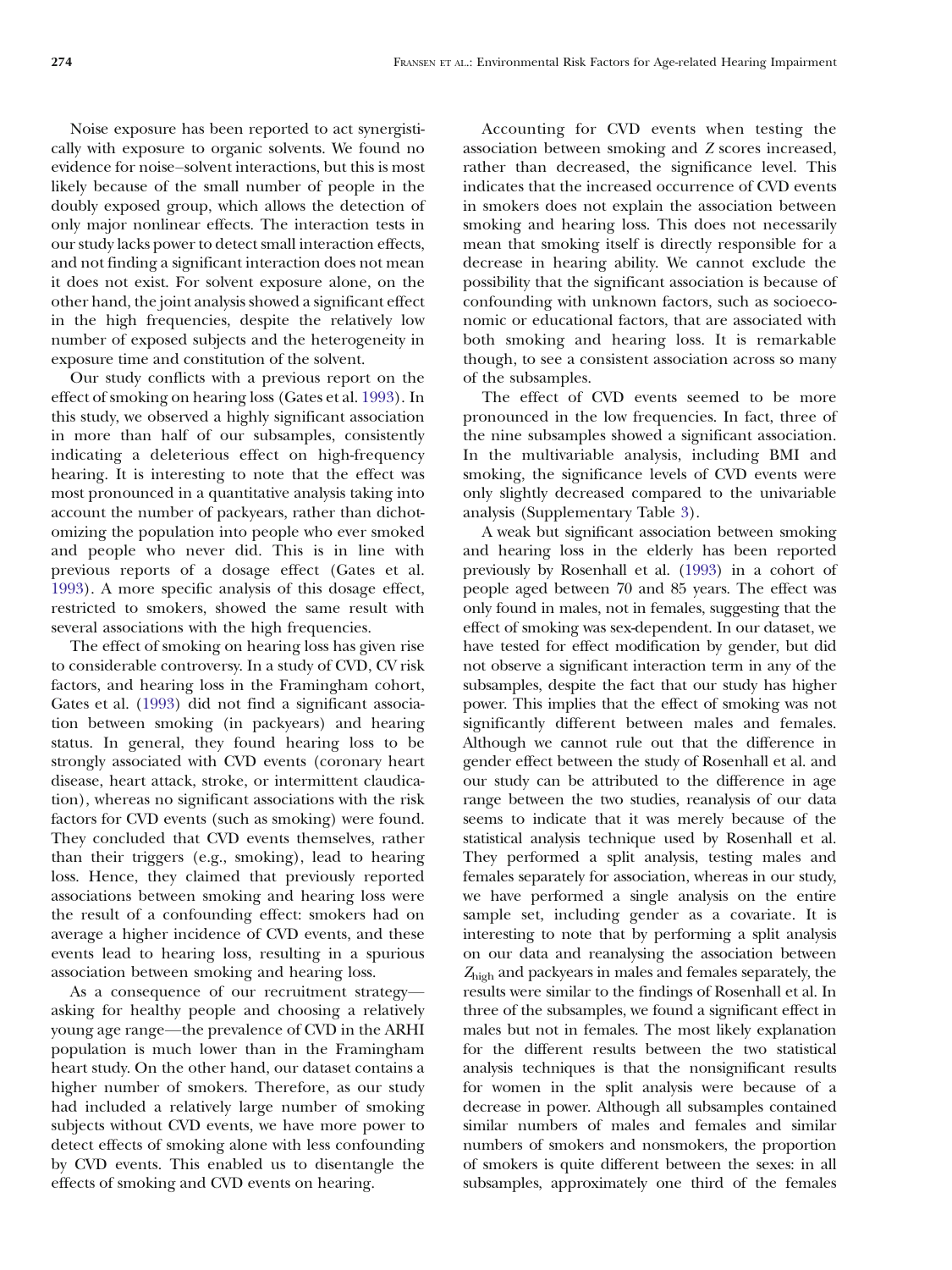<span id="page-11-0"></span>ever smoked compared to two thirds in males. Thus, the analysis of women may have lacked power to detect small effects in the separate subsamples. In line with this, the joint analysis with higher sample numbers resulted in a highly significant association in both males and females. Hence, including both males and females into a single analysis, accounting for gender, should be robust to confounding effects of gender and has more power to detect small effects than a split analysis.

Previous reports have shown an association between hearing impairment and chronic alcohol abuse (Rosenhall et al. [1993\)](#page-12-0). On the other hand, a protective effect of moderate alcohol consumption on hearing had been noted before in some, but not all, studies (Brant et al. 1996; Popelka et al. [2000;](#page-12-0) Itoh et al. 2001; Helzner et al. 2005). Our study could confirm this protective effect. Although our analyses only reached significance in 3/9 subsamples, the direction of the association was consistent across all subsamples, in both the high and the low frequencies. It has been suggested before that the cardioprotective effect of moderate alcohol intake extends to a decreased risk of hearing loss. We also tested whether the effect of alcohol consumption was gender dependent, as effect modification by gender had been noted in previous studies (Helzner et al. 2005). Our joint analysis produced no significant effect modification by gender, and analysis of the separate subsamples did not show a consistent effect modification.

Hearing loss has always been considered an inevitable part of aging, but more and more studies seem to indicate that this is not necessarily true. Apparently, a healthy lifestyle can be beneficial for hearing conservation at higher ages. It is commonly known that a healthy lifestyle protects against CVD. In this study, we have observed a remarkable parallelism between the risk factors for ARHI and those for CVD with similar roles for smoking, high BMI, and regular moderate alcohol consumption.

## ACKNOWLEDGEMENTS

The authors would like to express their sincerest gratitude toward all the volunteers who participated in this study. This work was supported by grants from the European Community (5th Framework project QLRT-2001-00331), the British Royal National Institute for Deaf and Hard of Hearing Individuals (RNID), the Flemish Organization for Scientific Research (FWO-Vlaanderen), and of the University of Antwerp (TOP project).

#### REFERENCES

BARRENAS ML, JONSSON B, TUVEMO T, HELLSTROM PA, LUNDGREN M. High risk of sensorineural hearing loss in men born small for gestational age with and without obesity or height catch-up growth: A prospective longitudinal register study on birth size in 245,000 Swedish conscripts. J. Clin. Endocrinol. Metab 90:4452– 4456, 2005.

- BRANT LJ, GORDON-SALANT S, PEARSON JD, KLEIN LL, MORRELL CH, METTER EJ, FOZARD JL. Risk factors related to age-associated hearing loss in the speech frequencies. J. Am. Acad. Audiol 7:152–160, 1996.
- BURR H, LUND SP, SPERLING BB, KRISTENSEN TS, POULSEN OM. Smoking and height as risk factors for prevalence and 5-year incidence of hearing loss. A questionnaire-based follow-up study of employees in Denmark aged 18–59years exposed and unexposed to noise. Int. J. Audiol 44:531–539, 2005.
- CHOBANIAN AV, BAKRIS GL, BLACK HR, CUSHMAN WC, GREEN LA, IZZO JL, JR, JONES DW, MATERSON BJ, OPARIL S, WRIGHT JT, JR, ROCCELLA EJ. The Seventh Report of the Joint National Committee on Prevention, Detection, Evaluation, and Treatment of High Blood Pressure: The JNC 7 report. JAMA 289:2560–2572, 2003.
- CLARK WW. Noise exposure from leisure activities: A review. J. Acoust. Soc. Am 90:175–181, 1991.
- CRUICKSHANKS KJ, KLEIN R, KLEIN BE, WILEY TL, NONDAHL DM, TWEED TS. Cigarette smoking and hearing loss: The epidemiology of hearing loss study. JAMA 279:1715–1719, 1998.
- DAVIS A. Prevalence of hearing impairment. In: Davis A (ed) Hearing in Adults. London, Whurr, pp. 43–321, 1994.
- DESTEFANO AL, GATES GA, HEARD-COSTA N, MYERS RH, BALDWIN CT. Genomewide linkage analysis to presbycusis in the Framingham Heart Study. Arch. Otolaryngol. Head Neck Surg 129:285–289, 2003.
- DOBIE RA. Estimating noise-induced permanent threshold shift from audiometric shape: The ISO-1999 model. Ear Hear 26:630–635, 2005.
- ENGDAHL B, TAMBS K, BORCHGREVINK HM, HOFFMAN HJ. Screened and unscreened hearing threshold levels for the adult population: Results from the Nord-Trondelag Hearing Loss Study. Int. J. Audiol 44:213–230, 2005.
- FERRITE S, SANTANA V. Joint effects of smoking, noise exposure and age on hearing loss. Occup. Med. (Lond) 55:48–53, 2005.
- FRANSEN E, VAN LAER L, LEMKENS N, CAETHOVEN G, FLOTHMANN K, GOVAERTS P, VAN DE HEYNING P, VAN CAMP G. A novel Z-score-based method to analyze candidate genes for age-related hearing impairment. Ear Hear 25:133–141, 2004.
- FUENTE A, MCPHERSON B. Central auditory processing effects induced by solvent exposure. Int. J. Occup. Med. Environ. Health 20:271–279, 2007.
- GARRINGER HJ, PANKRATZ ND, NICHOLS WC, REED T. Hearing impairment susceptibility in elderly men and the DFNA18 locus. Arch. Otolaryngol. Head Neck Surg 132:506–510, 2006.
- GATES GA, COBB JL, D'AGOSTINO RB, WOLF PA. The relation of hearing in the elderly to the presence of cardiovascular disease and cardiovascular risk factors. Arch. Otolaryngol. Head Neck Surg 119:156–161, 1993.
- GATES GA, COUROPMITREE NN, MYERS RH. Genetic associations in agerelated hearing thresholds. Arch. Otolaryngol. Head Neck Surg 125:654–659, 1999.
- GATES GA, SCHMID P, KUJAWA SG, NAM B, D'AGOSTINO R. Longitudinal threshold changes in older men with audiometric notches. Hear. Res 141:220–228, 2000.
- HELZNER EP, CAULEY JA, PRATT SR, WISNIEWSKI SR, ZMUDA JM, TALBOTT EO, DE REKENEIRE N, HARRIS TB, RUBIN SM, SIMONSICK EM, TYLAVSKY FA, NEWMAN AB. Race and sex differences in age-related hearing loss: The Health, Aging and Body Composition Study. J. Am. Geriatr. Soc 53:2119–2127, 2005.
- INTERNATIONAL ORGANISATION OF STANDARDIZATION (1984). International Standard ISO 7029. Acoustics—Threshold of hearing by air conduction as a function of age and sex for otologically normal persons.
- ITOH A, NAKASHIMA T, ARAO H, WAKAI K, TAMAKOSHI A, KAWAMURA T, OHNO Y. Smoking and drinking habits as risk factors for hearing